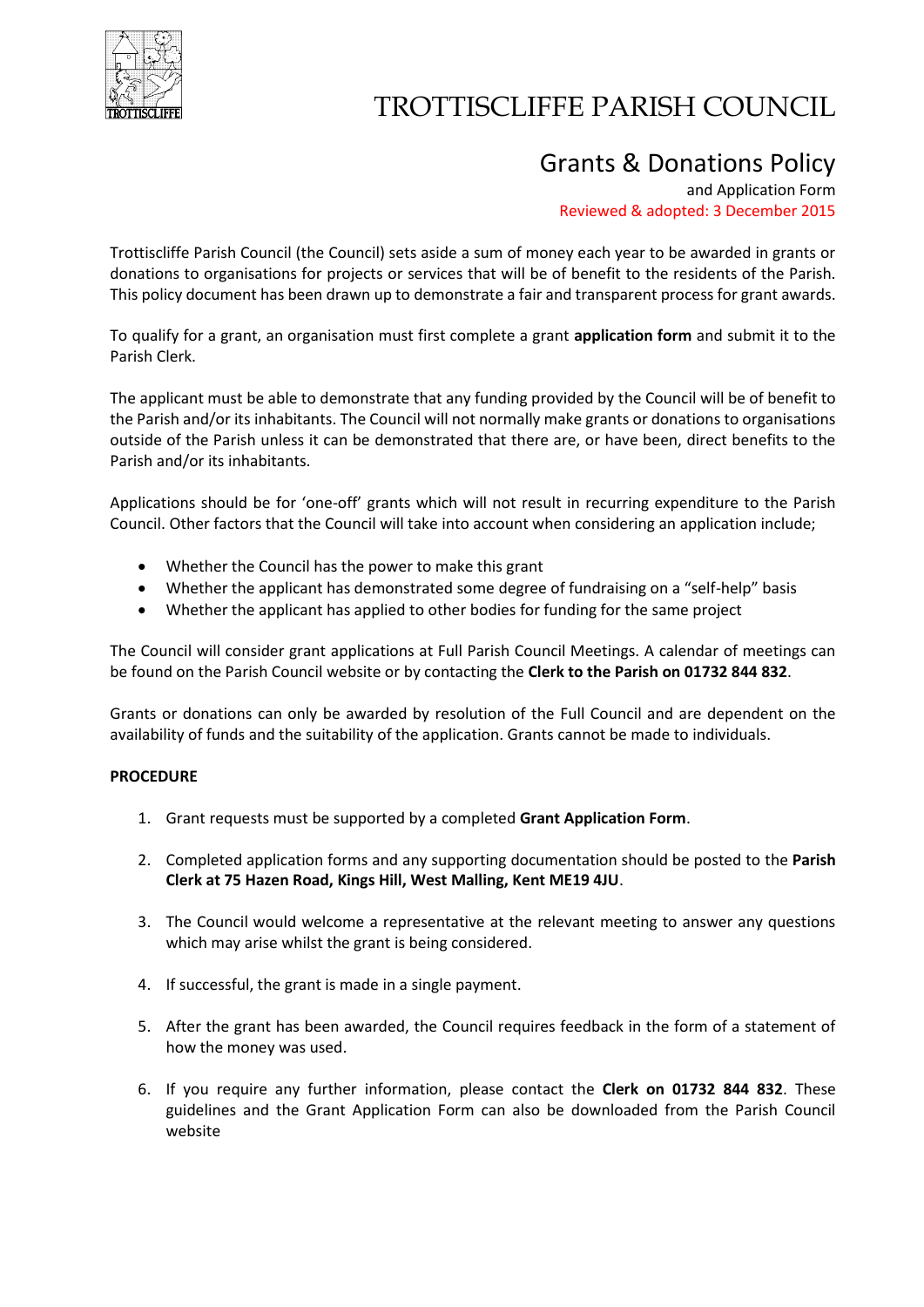

## TROTTISCLIFFE PARISH COUNCIL GRANT APPLICATION FORM

Please read the Trottiscliffe Parish Council's (the Council) policy and procedures for awarding grants before completing this form. Please use a continuation sheet where necessary. The Council will not normally make grants to organisations outside of the Parish unless it can be demonstrated that there are direct benefits to the Parish.

| 1.  | Name of organisation making the application:                                                            |                                                                       |
|-----|---------------------------------------------------------------------------------------------------------|-----------------------------------------------------------------------|
| 2.  | A short description of organisation:                                                                    |                                                                       |
| 3.  | Name, address & status of contact:                                                                      |                                                                       |
| 4.  | Telephone number & email address of<br>contact:                                                         |                                                                       |
| 5.  | Is the organisation a Registered Charity?                                                               | Yes/No If applicable please provide the<br>Registered Charity number: |
| 6.  | Amount of grant requested:                                                                              |                                                                       |
| 7.  | A short description of what the grant is for:                                                           |                                                                       |
| 8.  | Who will benefit from the project?                                                                      |                                                                       |
| 9.  | Approximately how many of those who will<br>benefit are residents of Trottiscliffe?                     |                                                                       |
| 10. | If the total cost of the project is more than the<br>grant, how will the rest be financed?              |                                                                       |
| 11. | Have you applied to any other body for a grant<br>for the same project? If yes, please give<br>details? |                                                                       |

Trottiscliffe Parish Council also requires an indication of funds held by the organisation. A financial statement or similar should accompany this application. **Attached: Yes/No**

Please use a separate sheet of paper to submit any additional information you feel will support this application. **Attached: Yes/No**